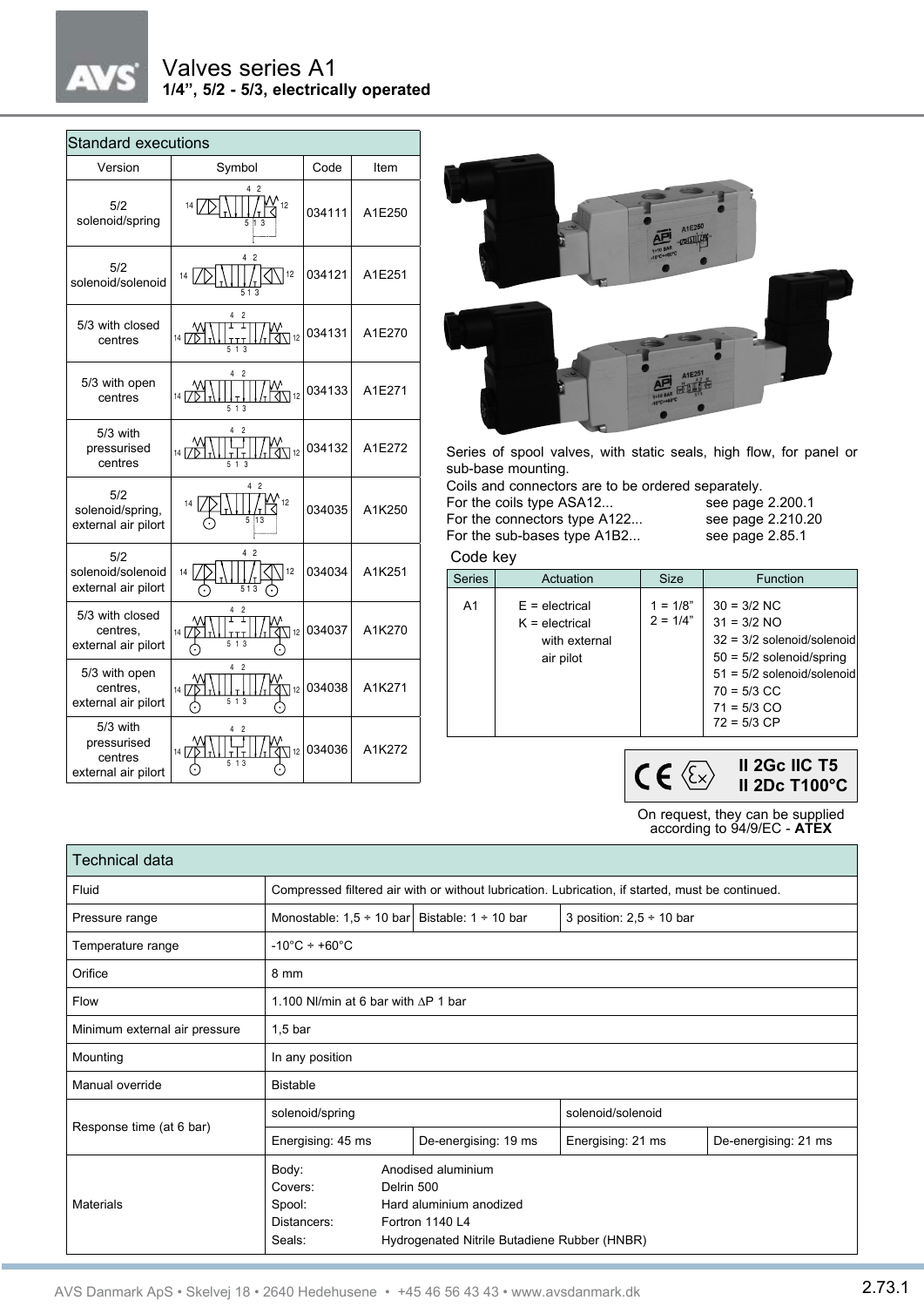



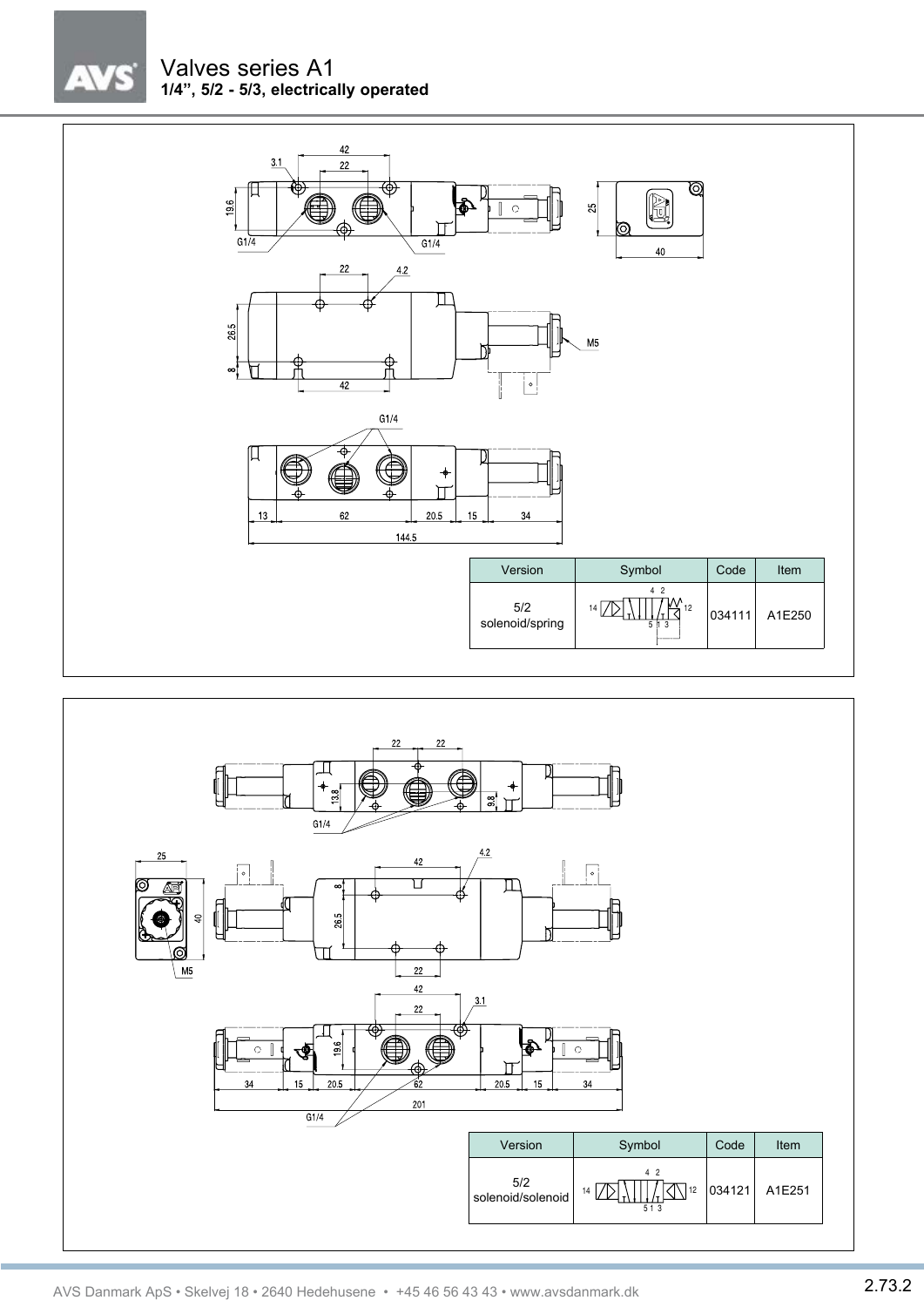$\sqrt{7}$ 

## Valves series A1 **1/4", 5/2 - 5/3, electrically operated**